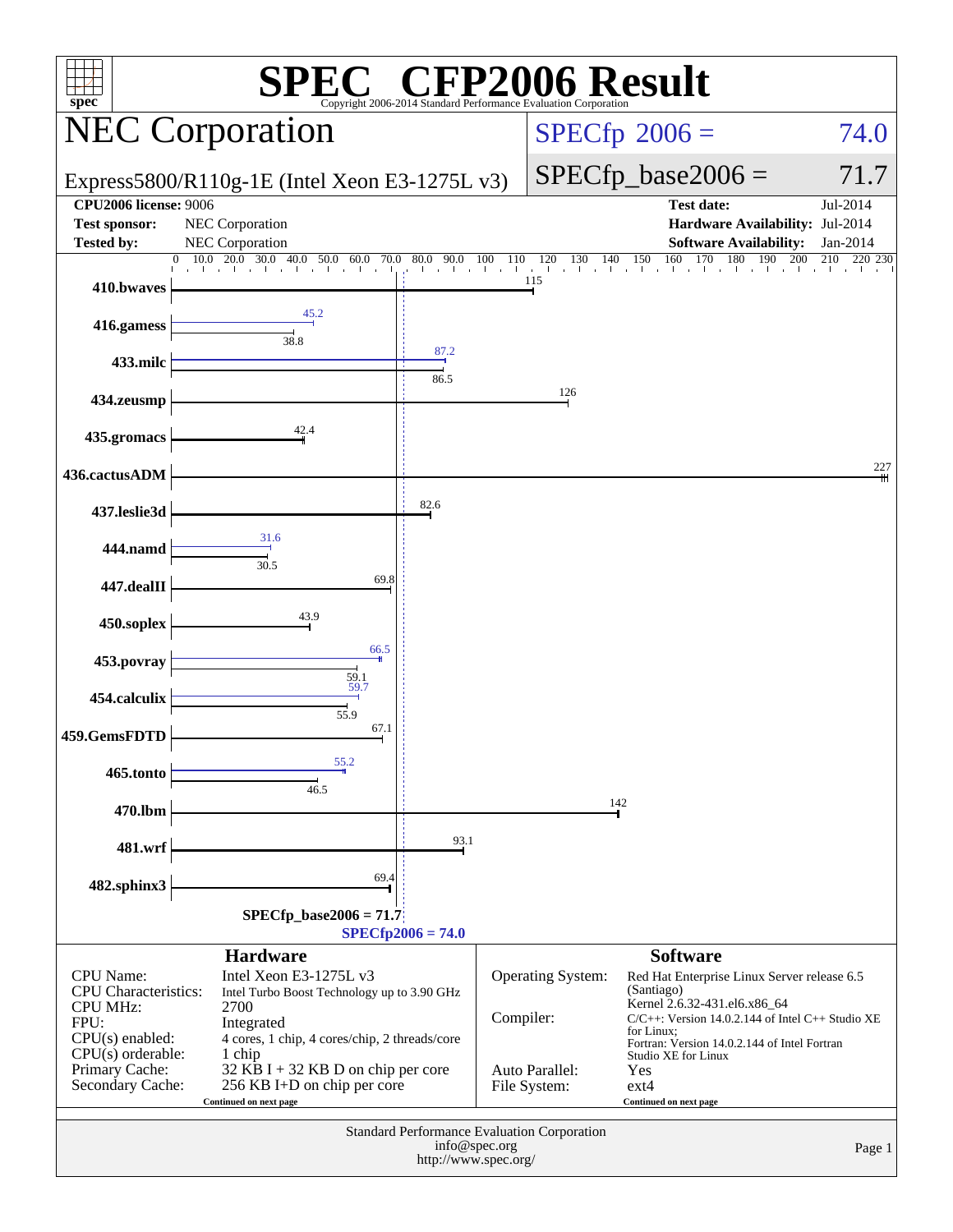

# NEC Corporation

#### $SPECfp2006 = 74.0$  $SPECfp2006 = 74.0$

Express5800/R110g-1E (Intel Xeon E3-1275L v3)

 $SPECfp\_base2006 = 71.7$ **[CPU2006 license:](http://www.spec.org/auto/cpu2006/Docs/result-fields.html#CPU2006license)** 9006 **[Test date:](http://www.spec.org/auto/cpu2006/Docs/result-fields.html#Testdate)** Jul-2014 **[Test sponsor:](http://www.spec.org/auto/cpu2006/Docs/result-fields.html#Testsponsor)** NEC Corporation **[Hardware Availability:](http://www.spec.org/auto/cpu2006/Docs/result-fields.html#HardwareAvailability)** Jul-2014 **[Tested by:](http://www.spec.org/auto/cpu2006/Docs/result-fields.html#Testedby)** NEC Corporation **[Software Availability:](http://www.spec.org/auto/cpu2006/Docs/result-fields.html#SoftwareAvailability)** Jan-2014

| L3 Cache:<br>Other Cache:<br>Memory:<br>Disk Subsystem:<br>Other Hardware: |                                                                                                          | None<br>None | 8 MB I+D on chip per chip<br>16 GB (2 x 8 GB 2Rx8 PC3-12800E-11, ECC)<br>1 x 250 GB SATA, 7200 RPM |       |                      |       | <b>System State:</b><br><b>Base Pointers:</b><br>Peak Pointers:<br>Other Software: | 64-bit<br>None | Run level 3 (multi-user)<br>32/64-bit |              |                |              |
|----------------------------------------------------------------------------|----------------------------------------------------------------------------------------------------------|--------------|----------------------------------------------------------------------------------------------------|-------|----------------------|-------|------------------------------------------------------------------------------------|----------------|---------------------------------------|--------------|----------------|--------------|
|                                                                            |                                                                                                          |              |                                                                                                    |       | <b>Results Table</b> |       |                                                                                    |                |                                       |              |                |              |
|                                                                            |                                                                                                          |              | <b>Base</b>                                                                                        |       |                      |       | <b>Peak</b>                                                                        |                |                                       |              |                |              |
| <b>Benchmark</b>                                                           | <b>Seconds</b>                                                                                           | Ratio        | <b>Seconds</b>                                                                                     | Ratio | <b>Seconds</b>       | Ratio | <b>Seconds</b>                                                                     | <b>Ratio</b>   | <b>Seconds</b>                        | <b>Ratio</b> | <b>Seconds</b> | <b>Ratio</b> |
| 410.bwayes                                                                 | 118                                                                                                      | 116          | 118                                                                                                | 115   | 118                  | 115   | 118                                                                                | 116            | 118                                   | 115          | 118            | 115          |
| 416.gamess                                                                 | 504                                                                                                      | 38.9         | 504                                                                                                | 38.8  | 504                  | 38.8  | 433                                                                                | 45.2           | 433                                   | 45.2         | 433            | 45.2         |
| $433$ .milc                                                                | 106                                                                                                      | 86.5         | 106                                                                                                | 86.7  | 106                  | 86.5  | 105                                                                                | 87.4           | 105                                   | 87.2         | 105            | 87.1         |
| 434.zeusmp                                                                 | 72.0                                                                                                     | 126          | 72.0                                                                                               | 126   | 72.0                 | 126   | 72.0                                                                               | 126            | 72.0                                  | 126          | 72.0           | 126          |
| 435.gromacs                                                                | 169                                                                                                      | 42.4         | 169                                                                                                | 42.4  | 171                  | 41.8  | 169                                                                                | 42.4           | 169                                   | 42.4         | 171            | 41.8         |
| 436.cactusADM                                                              | 52.8                                                                                                     | 227          | 52.6                                                                                               | 227   | 52.4                 | 228   | 52.8                                                                               | 227            | 52.6                                  | 227          | 52.4           | 228          |
| 437.leslie3d                                                               | 114                                                                                                      | 82.7         | 114                                                                                                | 82.4  | 114                  | 82.6  | 114                                                                                | 82.7           | 114                                   | 82.4         | 114            | 82.6         |
| 444.namd                                                                   | 263                                                                                                      | 30.5         | 263                                                                                                | 30.5  | 263                  | 30.5  | 254                                                                                | 31.6           | 254                                   | 31.6         | 254            | 31.6         |
| 447.dealII                                                                 | 164                                                                                                      | 69.9         | 164                                                                                                | 69.8  | 164                  | 69.8  | 164                                                                                | 69.9           | 164                                   | 69.8         | 164            | 69.8         |
| $450$ .soplex                                                              | 191                                                                                                      | 43.8         | 190                                                                                                | 43.9  | 189                  | 44.2  | 191                                                                                | 43.8           | <b>190</b>                            | 43.9         | 189            | 44.2         |
| 453.povray                                                                 | 90.1                                                                                                     | 59.1         | 90.1                                                                                               | 59.0  | 89.9                 | 59.2  | 80.3                                                                               | 66.2           | 80.1                                  | 66.5         | 79.6           | 66.8         |
| 454.calculix                                                               | 148                                                                                                      | 55.8         | 148                                                                                                | 55.9  | 148                  | 55.9  | 138                                                                                | 59.7           | 138                                   | 59.7         | 138            | 59.7         |
| 459.GemsFDTD                                                               | 158                                                                                                      | 67.1         | 158                                                                                                | 67.2  | 158                  | 67.1  | 158                                                                                | 67.1           | 158                                   | 67.2         | 158            | 67.1         |
| 465.tonto                                                                  | 212                                                                                                      | 46.5         | 211                                                                                                | 46.6  | 212                  | 46.5  | 178                                                                                | 55.2           | 178                                   | 55.4         | 180            | 54.7         |
| 470.1bm                                                                    | 96.5                                                                                                     | 142          | 96.7                                                                                               | 142   | 96.3                 | 143   | 96.5                                                                               | 142            | 96.7                                  | 142          | 96.3           | 143          |
| 481.wrf                                                                    | 120                                                                                                      | 93.1         | 120                                                                                                | 93.1  | 120                  | 92.9  | 120                                                                                | 93.1           | <b>120</b>                            | 93.1         | 120            | 92.9         |
| 482.sphinx3                                                                | 279                                                                                                      | 69.8         | 281                                                                                                | 69.4  | 281                  | 69.3  | 279                                                                                | 69.8           | 281                                   | 69.4         | 281            | 69.3         |
|                                                                            | Results appear in the order in which they were run. Bold underlined text indicates a median measurement. |              |                                                                                                    |       |                      |       |                                                                                    |                |                                       |              |                |              |

#### **[Operating System Notes](http://www.spec.org/auto/cpu2006/Docs/result-fields.html#OperatingSystemNotes)**

Stack size set to unlimited using "ulimit -s unlimited"

#### **[Platform Notes](http://www.spec.org/auto/cpu2006/Docs/result-fields.html#PlatformNotes)**

 BIOS Settings: Energy Performance: Performance

#### **[General Notes](http://www.spec.org/auto/cpu2006/Docs/result-fields.html#GeneralNotes)**

Environment variables set by runspec before the start of the run: KMP\_AFFINITY = "granularity=fine,compact,1,0"  $LD$ \_LIBRARY\_PATH = "/home/cpu2006/libs/32:/home/cpu2006/libs/64:/home/cpu2006/sh" OMP\_NUM\_THREADS = "4"

Continued on next page

Standard Performance Evaluation Corporation [info@spec.org](mailto:info@spec.org) <http://www.spec.org/>

Page 2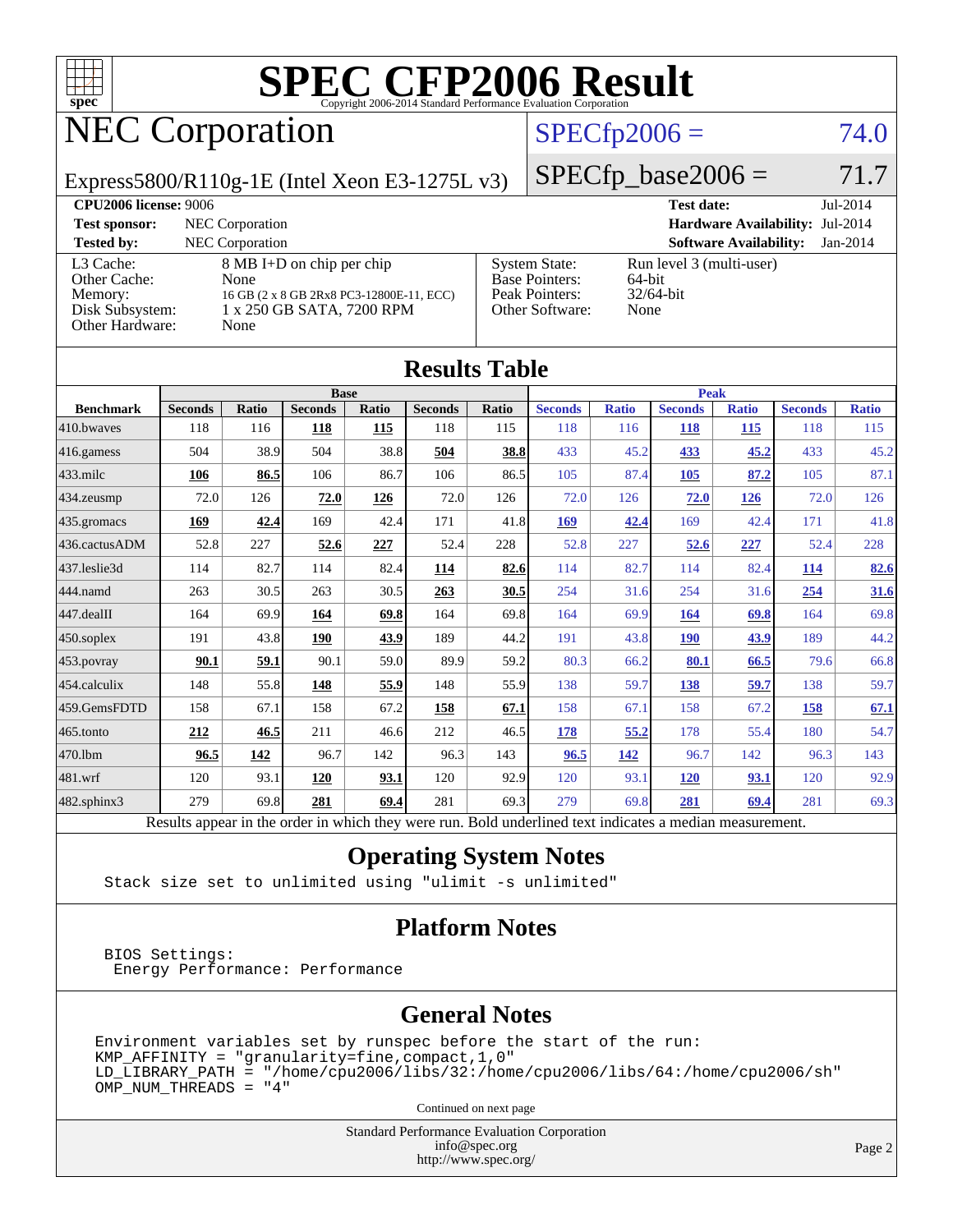

## NEC Corporation

 $SPECTp2006 = 74.0$ 

Express5800/R110g-1E (Intel Xeon E3-1275L v3)

**[Test sponsor:](http://www.spec.org/auto/cpu2006/Docs/result-fields.html#Testsponsor)** NEC Corporation **[Hardware Availability:](http://www.spec.org/auto/cpu2006/Docs/result-fields.html#HardwareAvailability)** Jul-2014

 $SPECTp\_base2006 = 71.7$ **[CPU2006 license:](http://www.spec.org/auto/cpu2006/Docs/result-fields.html#CPU2006license)** 9006 **[Test date:](http://www.spec.org/auto/cpu2006/Docs/result-fields.html#Testdate)** Jul-2014

**[Tested by:](http://www.spec.org/auto/cpu2006/Docs/result-fields.html#Testedby)** NEC Corporation **[Software Availability:](http://www.spec.org/auto/cpu2006/Docs/result-fields.html#SoftwareAvailability)** Jan-2014

#### **[General Notes \(Continued\)](http://www.spec.org/auto/cpu2006/Docs/result-fields.html#GeneralNotes)**

 Added glibc-static-2.12-1.132.el6.x86\_64.rpm to enable static linking Transparent Huge Pages enabled with: echo always > /sys/kernel/mm/redhat\_transparent\_hugepage/enabled

**[Base Compiler Invocation](http://www.spec.org/auto/cpu2006/Docs/result-fields.html#BaseCompilerInvocation)**

[C benchmarks](http://www.spec.org/auto/cpu2006/Docs/result-fields.html#Cbenchmarks):  $-m64$ 

[C++ benchmarks:](http://www.spec.org/auto/cpu2006/Docs/result-fields.html#CXXbenchmarks) [icpc -m64](http://www.spec.org/cpu2006/results/res2014q3/cpu2006-20140805-30773.flags.html#user_CXXbase_intel_icpc_64bit_bedb90c1146cab66620883ef4f41a67e)

[Fortran benchmarks](http://www.spec.org/auto/cpu2006/Docs/result-fields.html#Fortranbenchmarks): [ifort -m64](http://www.spec.org/cpu2006/results/res2014q3/cpu2006-20140805-30773.flags.html#user_FCbase_intel_ifort_64bit_ee9d0fb25645d0210d97eb0527dcc06e)

[Benchmarks using both Fortran and C](http://www.spec.org/auto/cpu2006/Docs/result-fields.html#BenchmarksusingbothFortranandC): [icc -m64](http://www.spec.org/cpu2006/results/res2014q3/cpu2006-20140805-30773.flags.html#user_CC_FCbase_intel_icc_64bit_0b7121f5ab7cfabee23d88897260401c) [ifort -m64](http://www.spec.org/cpu2006/results/res2014q3/cpu2006-20140805-30773.flags.html#user_CC_FCbase_intel_ifort_64bit_ee9d0fb25645d0210d97eb0527dcc06e)

#### **[Base Portability Flags](http://www.spec.org/auto/cpu2006/Docs/result-fields.html#BasePortabilityFlags)**

| 410.bwaves: -DSPEC CPU LP64                |                                                                |
|--------------------------------------------|----------------------------------------------------------------|
| 416.gamess: -DSPEC_CPU_LP64                |                                                                |
| 433.milc: -DSPEC CPU LP64                  |                                                                |
| 434.zeusmp: -DSPEC_CPU_LP64                |                                                                |
| 435.gromacs: -DSPEC_CPU_LP64 -nofor_main   |                                                                |
| 436.cactusADM: -DSPEC CPU LP64 -nofor main |                                                                |
| 437.leslie3d: -DSPEC CPU LP64              |                                                                |
| 444.namd: - DSPEC_CPU LP64                 |                                                                |
| 447.dealII: -DSPEC CPU LP64                |                                                                |
| 450.soplex: -DSPEC_CPU_LP64                |                                                                |
| 453.povray: -DSPEC_CPU_LP64                |                                                                |
| 454.calculix: -DSPEC_CPU_LP64 -nofor_main  |                                                                |
| 459. GemsFDTD: - DSPEC CPU LP64            |                                                                |
| 465.tonto: - DSPEC CPU LP64                |                                                                |
| 470.1bm: - DSPEC CPU LP64                  |                                                                |
|                                            | 481.wrf: -DSPEC CPU_LP64 -DSPEC_CPU_CASE_FLAG -DSPEC_CPU_LINUX |
| 482.sphinx3: -DSPEC_CPU_LP64               |                                                                |

### **[Base Optimization Flags](http://www.spec.org/auto/cpu2006/Docs/result-fields.html#BaseOptimizationFlags)**

[C benchmarks](http://www.spec.org/auto/cpu2006/Docs/result-fields.html#Cbenchmarks):

[-xCORE-AVX2](http://www.spec.org/cpu2006/results/res2014q3/cpu2006-20140805-30773.flags.html#user_CCbase_f-xAVX2_5f5fc0cbe2c9f62c816d3e45806c70d7) [-ipo](http://www.spec.org/cpu2006/results/res2014q3/cpu2006-20140805-30773.flags.html#user_CCbase_f-ipo) [-O3](http://www.spec.org/cpu2006/results/res2014q3/cpu2006-20140805-30773.flags.html#user_CCbase_f-O3) [-no-prec-div](http://www.spec.org/cpu2006/results/res2014q3/cpu2006-20140805-30773.flags.html#user_CCbase_f-no-prec-div) [-static](http://www.spec.org/cpu2006/results/res2014q3/cpu2006-20140805-30773.flags.html#user_CCbase_f-static) [-parallel](http://www.spec.org/cpu2006/results/res2014q3/cpu2006-20140805-30773.flags.html#user_CCbase_f-parallel) [-opt-prefetch](http://www.spec.org/cpu2006/results/res2014q3/cpu2006-20140805-30773.flags.html#user_CCbase_f-opt-prefetch) [-ansi-alias](http://www.spec.org/cpu2006/results/res2014q3/cpu2006-20140805-30773.flags.html#user_CCbase_f-ansi-alias)

Continued on next page

Standard Performance Evaluation Corporation [info@spec.org](mailto:info@spec.org) <http://www.spec.org/>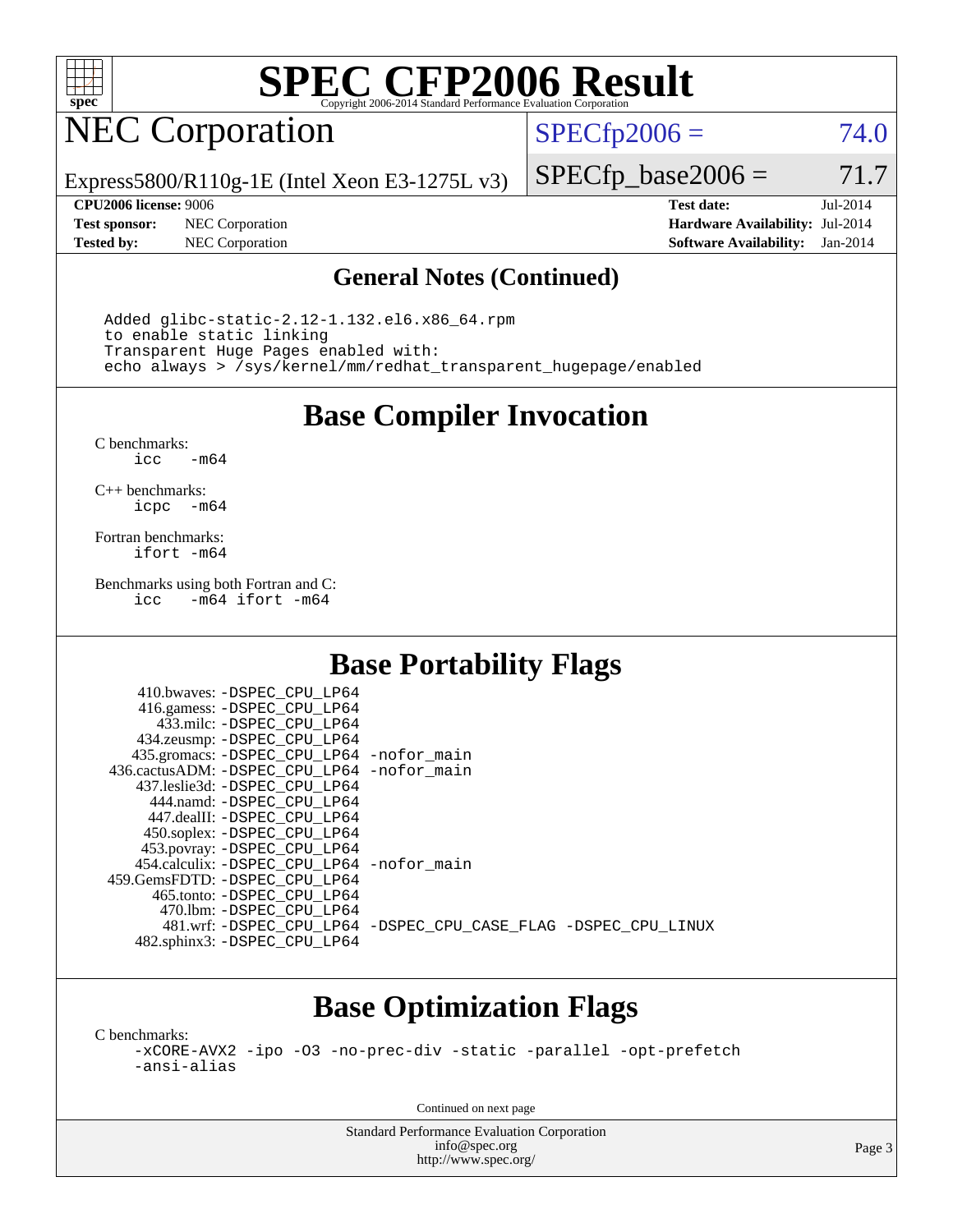

NEC Corporation

 $SPECfp2006 = 74.0$  $SPECfp2006 = 74.0$ 

Express5800/R110g-1E (Intel Xeon E3-1275L v3)

**[Test sponsor:](http://www.spec.org/auto/cpu2006/Docs/result-fields.html#Testsponsor)** NEC Corporation **[Hardware Availability:](http://www.spec.org/auto/cpu2006/Docs/result-fields.html#HardwareAvailability)** Jul-2014 **[Tested by:](http://www.spec.org/auto/cpu2006/Docs/result-fields.html#Testedby)** NEC Corporation **[Software Availability:](http://www.spec.org/auto/cpu2006/Docs/result-fields.html#SoftwareAvailability)** Jan-2014

**[CPU2006 license:](http://www.spec.org/auto/cpu2006/Docs/result-fields.html#CPU2006license)** 9006 **[Test date:](http://www.spec.org/auto/cpu2006/Docs/result-fields.html#Testdate)** Jul-2014

 $SPECTp\_base2006 = 71.7$ 

### **[Base Optimization Flags \(Continued\)](http://www.spec.org/auto/cpu2006/Docs/result-fields.html#BaseOptimizationFlags)**

[C++ benchmarks:](http://www.spec.org/auto/cpu2006/Docs/result-fields.html#CXXbenchmarks) [-xCORE-AVX2](http://www.spec.org/cpu2006/results/res2014q3/cpu2006-20140805-30773.flags.html#user_CXXbase_f-xAVX2_5f5fc0cbe2c9f62c816d3e45806c70d7) [-ipo](http://www.spec.org/cpu2006/results/res2014q3/cpu2006-20140805-30773.flags.html#user_CXXbase_f-ipo) [-O3](http://www.spec.org/cpu2006/results/res2014q3/cpu2006-20140805-30773.flags.html#user_CXXbase_f-O3) [-no-prec-div](http://www.spec.org/cpu2006/results/res2014q3/cpu2006-20140805-30773.flags.html#user_CXXbase_f-no-prec-div) [-static](http://www.spec.org/cpu2006/results/res2014q3/cpu2006-20140805-30773.flags.html#user_CXXbase_f-static) [-opt-prefetch](http://www.spec.org/cpu2006/results/res2014q3/cpu2006-20140805-30773.flags.html#user_CXXbase_f-opt-prefetch) [-ansi-alias](http://www.spec.org/cpu2006/results/res2014q3/cpu2006-20140805-30773.flags.html#user_CXXbase_f-ansi-alias)

[Fortran benchmarks](http://www.spec.org/auto/cpu2006/Docs/result-fields.html#Fortranbenchmarks): [-xCORE-AVX2](http://www.spec.org/cpu2006/results/res2014q3/cpu2006-20140805-30773.flags.html#user_FCbase_f-xAVX2_5f5fc0cbe2c9f62c816d3e45806c70d7) [-ipo](http://www.spec.org/cpu2006/results/res2014q3/cpu2006-20140805-30773.flags.html#user_FCbase_f-ipo) [-O3](http://www.spec.org/cpu2006/results/res2014q3/cpu2006-20140805-30773.flags.html#user_FCbase_f-O3) [-no-prec-div](http://www.spec.org/cpu2006/results/res2014q3/cpu2006-20140805-30773.flags.html#user_FCbase_f-no-prec-div) [-static](http://www.spec.org/cpu2006/results/res2014q3/cpu2006-20140805-30773.flags.html#user_FCbase_f-static) [-parallel](http://www.spec.org/cpu2006/results/res2014q3/cpu2006-20140805-30773.flags.html#user_FCbase_f-parallel) [-opt-prefetch](http://www.spec.org/cpu2006/results/res2014q3/cpu2006-20140805-30773.flags.html#user_FCbase_f-opt-prefetch)

[Benchmarks using both Fortran and C](http://www.spec.org/auto/cpu2006/Docs/result-fields.html#BenchmarksusingbothFortranandC): [-xCORE-AVX2](http://www.spec.org/cpu2006/results/res2014q3/cpu2006-20140805-30773.flags.html#user_CC_FCbase_f-xAVX2_5f5fc0cbe2c9f62c816d3e45806c70d7) [-ipo](http://www.spec.org/cpu2006/results/res2014q3/cpu2006-20140805-30773.flags.html#user_CC_FCbase_f-ipo) [-O3](http://www.spec.org/cpu2006/results/res2014q3/cpu2006-20140805-30773.flags.html#user_CC_FCbase_f-O3) [-no-prec-div](http://www.spec.org/cpu2006/results/res2014q3/cpu2006-20140805-30773.flags.html#user_CC_FCbase_f-no-prec-div) [-static](http://www.spec.org/cpu2006/results/res2014q3/cpu2006-20140805-30773.flags.html#user_CC_FCbase_f-static) [-parallel](http://www.spec.org/cpu2006/results/res2014q3/cpu2006-20140805-30773.flags.html#user_CC_FCbase_f-parallel) [-opt-prefetch](http://www.spec.org/cpu2006/results/res2014q3/cpu2006-20140805-30773.flags.html#user_CC_FCbase_f-opt-prefetch) [-ansi-alias](http://www.spec.org/cpu2006/results/res2014q3/cpu2006-20140805-30773.flags.html#user_CC_FCbase_f-ansi-alias)

**[Peak Compiler Invocation](http://www.spec.org/auto/cpu2006/Docs/result-fields.html#PeakCompilerInvocation)**

[C benchmarks](http://www.spec.org/auto/cpu2006/Docs/result-fields.html#Cbenchmarks):<br> $\frac{icc}{c}$  $-m64$ 

[C++ benchmarks:](http://www.spec.org/auto/cpu2006/Docs/result-fields.html#CXXbenchmarks) [icpc -m64](http://www.spec.org/cpu2006/results/res2014q3/cpu2006-20140805-30773.flags.html#user_CXXpeak_intel_icpc_64bit_bedb90c1146cab66620883ef4f41a67e)

[Fortran benchmarks](http://www.spec.org/auto/cpu2006/Docs/result-fields.html#Fortranbenchmarks): [ifort -m64](http://www.spec.org/cpu2006/results/res2014q3/cpu2006-20140805-30773.flags.html#user_FCpeak_intel_ifort_64bit_ee9d0fb25645d0210d97eb0527dcc06e)

[Benchmarks using both Fortran and C](http://www.spec.org/auto/cpu2006/Docs/result-fields.html#BenchmarksusingbothFortranandC): [icc -m64](http://www.spec.org/cpu2006/results/res2014q3/cpu2006-20140805-30773.flags.html#user_CC_FCpeak_intel_icc_64bit_0b7121f5ab7cfabee23d88897260401c) [ifort -m64](http://www.spec.org/cpu2006/results/res2014q3/cpu2006-20140805-30773.flags.html#user_CC_FCpeak_intel_ifort_64bit_ee9d0fb25645d0210d97eb0527dcc06e)

#### **[Peak Portability Flags](http://www.spec.org/auto/cpu2006/Docs/result-fields.html#PeakPortabilityFlags)**

Same as Base Portability Flags

### **[Peak Optimization Flags](http://www.spec.org/auto/cpu2006/Docs/result-fields.html#PeakOptimizationFlags)**

[C benchmarks](http://www.spec.org/auto/cpu2006/Docs/result-fields.html#Cbenchmarks):

 433.milc: [-xCORE-AVX2](http://www.spec.org/cpu2006/results/res2014q3/cpu2006-20140805-30773.flags.html#user_peakPASS2_CFLAGSPASS2_LDFLAGS433_milc_f-xAVX2_5f5fc0cbe2c9f62c816d3e45806c70d7)(pass 2) [-prof-gen](http://www.spec.org/cpu2006/results/res2014q3/cpu2006-20140805-30773.flags.html#user_peakPASS1_CFLAGSPASS1_LDFLAGS433_milc_prof_gen_e43856698f6ca7b7e442dfd80e94a8fc)(pass 1) [-ipo](http://www.spec.org/cpu2006/results/res2014q3/cpu2006-20140805-30773.flags.html#user_peakPASS2_CFLAGSPASS2_LDFLAGS433_milc_f-ipo)(pass 2) [-O3](http://www.spec.org/cpu2006/results/res2014q3/cpu2006-20140805-30773.flags.html#user_peakPASS2_CFLAGSPASS2_LDFLAGS433_milc_f-O3)(pass 2) [-no-prec-div](http://www.spec.org/cpu2006/results/res2014q3/cpu2006-20140805-30773.flags.html#user_peakPASS2_CFLAGSPASS2_LDFLAGS433_milc_f-no-prec-div)(pass 2) [-prof-use](http://www.spec.org/cpu2006/results/res2014q3/cpu2006-20140805-30773.flags.html#user_peakPASS2_CFLAGSPASS2_LDFLAGS433_milc_prof_use_bccf7792157ff70d64e32fe3e1250b55)(pass 2) [-static](http://www.spec.org/cpu2006/results/res2014q3/cpu2006-20140805-30773.flags.html#user_peakOPTIMIZE433_milc_f-static) [-auto-ilp32](http://www.spec.org/cpu2006/results/res2014q3/cpu2006-20140805-30773.flags.html#user_peakCOPTIMIZE433_milc_f-auto-ilp32) [-ansi-alias](http://www.spec.org/cpu2006/results/res2014q3/cpu2006-20140805-30773.flags.html#user_peakCOPTIMIZE433_milc_f-ansi-alias)

 $470.$ lbm: basepeak = yes

 $482$ .sphinx3: basepeak = yes

[C++ benchmarks:](http://www.spec.org/auto/cpu2006/Docs/result-fields.html#CXXbenchmarks)

 444.namd: [-xCORE-AVX2](http://www.spec.org/cpu2006/results/res2014q3/cpu2006-20140805-30773.flags.html#user_peakPASS2_CXXFLAGSPASS2_LDFLAGS444_namd_f-xAVX2_5f5fc0cbe2c9f62c816d3e45806c70d7)(pass 2) [-prof-gen](http://www.spec.org/cpu2006/results/res2014q3/cpu2006-20140805-30773.flags.html#user_peakPASS1_CXXFLAGSPASS1_LDFLAGS444_namd_prof_gen_e43856698f6ca7b7e442dfd80e94a8fc)(pass 1) [-ipo](http://www.spec.org/cpu2006/results/res2014q3/cpu2006-20140805-30773.flags.html#user_peakPASS2_CXXFLAGSPASS2_LDFLAGS444_namd_f-ipo)(pass 2) [-O3](http://www.spec.org/cpu2006/results/res2014q3/cpu2006-20140805-30773.flags.html#user_peakPASS2_CXXFLAGSPASS2_LDFLAGS444_namd_f-O3)(pass 2) [-no-prec-div](http://www.spec.org/cpu2006/results/res2014q3/cpu2006-20140805-30773.flags.html#user_peakPASS2_CXXFLAGSPASS2_LDFLAGS444_namd_f-no-prec-div)(pass 2) [-prof-use](http://www.spec.org/cpu2006/results/res2014q3/cpu2006-20140805-30773.flags.html#user_peakPASS2_CXXFLAGSPASS2_LDFLAGS444_namd_prof_use_bccf7792157ff70d64e32fe3e1250b55)(pass 2) [-fno-alias](http://www.spec.org/cpu2006/results/res2014q3/cpu2006-20140805-30773.flags.html#user_peakCXXOPTIMIZEOPTIMIZE444_namd_f-no-alias_694e77f6c5a51e658e82ccff53a9e63a) [-auto-ilp32](http://www.spec.org/cpu2006/results/res2014q3/cpu2006-20140805-30773.flags.html#user_peakCXXOPTIMIZE444_namd_f-auto-ilp32)

Continued on next page

Standard Performance Evaluation Corporation [info@spec.org](mailto:info@spec.org) <http://www.spec.org/>

Page 4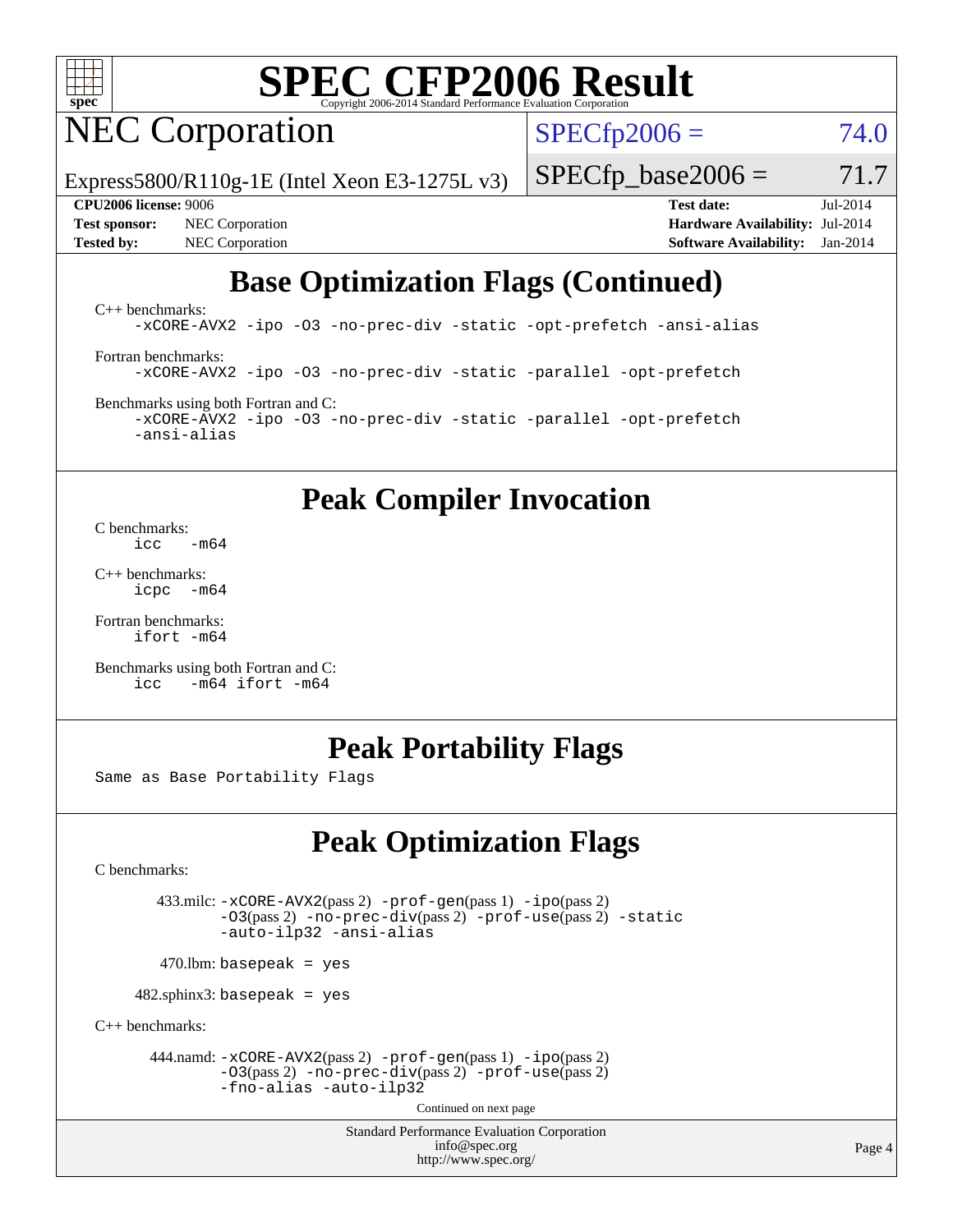

NEC Corporation

 $SPECTp2006 = 74.0$ 

Express5800/R110g-1E (Intel Xeon E3-1275L v3)

 $SPECTp\_base2006 = 71.7$ 

**[CPU2006 license:](http://www.spec.org/auto/cpu2006/Docs/result-fields.html#CPU2006license)** 9006 **[Test date:](http://www.spec.org/auto/cpu2006/Docs/result-fields.html#Testdate)** Jul-2014 **[Test sponsor:](http://www.spec.org/auto/cpu2006/Docs/result-fields.html#Testsponsor)** NEC Corporation **[Hardware Availability:](http://www.spec.org/auto/cpu2006/Docs/result-fields.html#HardwareAvailability)** Jul-2014 **[Tested by:](http://www.spec.org/auto/cpu2006/Docs/result-fields.html#Testedby)** NEC Corporation **[Software Availability:](http://www.spec.org/auto/cpu2006/Docs/result-fields.html#SoftwareAvailability)** Jan-2014

### **[Peak Optimization Flags \(Continued\)](http://www.spec.org/auto/cpu2006/Docs/result-fields.html#PeakOptimizationFlags)**

 447.dealII: basepeak = yes  $450$ .soplex: basepeak = yes 453.povray: [-xCORE-AVX2](http://www.spec.org/cpu2006/results/res2014q3/cpu2006-20140805-30773.flags.html#user_peakPASS2_CXXFLAGSPASS2_LDFLAGS453_povray_f-xAVX2_5f5fc0cbe2c9f62c816d3e45806c70d7)(pass 2) [-prof-gen](http://www.spec.org/cpu2006/results/res2014q3/cpu2006-20140805-30773.flags.html#user_peakPASS1_CXXFLAGSPASS1_LDFLAGS453_povray_prof_gen_e43856698f6ca7b7e442dfd80e94a8fc)(pass 1) [-ipo](http://www.spec.org/cpu2006/results/res2014q3/cpu2006-20140805-30773.flags.html#user_peakPASS2_CXXFLAGSPASS2_LDFLAGS453_povray_f-ipo)(pass 2) [-O3](http://www.spec.org/cpu2006/results/res2014q3/cpu2006-20140805-30773.flags.html#user_peakPASS2_CXXFLAGSPASS2_LDFLAGS453_povray_f-O3)(pass 2) [-no-prec-div](http://www.spec.org/cpu2006/results/res2014q3/cpu2006-20140805-30773.flags.html#user_peakPASS2_CXXFLAGSPASS2_LDFLAGS453_povray_f-no-prec-div)(pass 2) [-prof-use](http://www.spec.org/cpu2006/results/res2014q3/cpu2006-20140805-30773.flags.html#user_peakPASS2_CXXFLAGSPASS2_LDFLAGS453_povray_prof_use_bccf7792157ff70d64e32fe3e1250b55)(pass 2) [-unroll4](http://www.spec.org/cpu2006/results/res2014q3/cpu2006-20140805-30773.flags.html#user_peakCXXOPTIMIZE453_povray_f-unroll_4e5e4ed65b7fd20bdcd365bec371b81f) [-ansi-alias](http://www.spec.org/cpu2006/results/res2014q3/cpu2006-20140805-30773.flags.html#user_peakCXXOPTIMIZE453_povray_f-ansi-alias) [Fortran benchmarks](http://www.spec.org/auto/cpu2006/Docs/result-fields.html#Fortranbenchmarks):  $410.bwaves: basepeak = yes$  416.gamess: [-xCORE-AVX2](http://www.spec.org/cpu2006/results/res2014q3/cpu2006-20140805-30773.flags.html#user_peakPASS2_FFLAGSPASS2_LDFLAGS416_gamess_f-xAVX2_5f5fc0cbe2c9f62c816d3e45806c70d7)(pass 2) [-prof-gen](http://www.spec.org/cpu2006/results/res2014q3/cpu2006-20140805-30773.flags.html#user_peakPASS1_FFLAGSPASS1_LDFLAGS416_gamess_prof_gen_e43856698f6ca7b7e442dfd80e94a8fc)(pass 1) [-ipo](http://www.spec.org/cpu2006/results/res2014q3/cpu2006-20140805-30773.flags.html#user_peakPASS2_FFLAGSPASS2_LDFLAGS416_gamess_f-ipo)(pass 2) [-O3](http://www.spec.org/cpu2006/results/res2014q3/cpu2006-20140805-30773.flags.html#user_peakPASS2_FFLAGSPASS2_LDFLAGS416_gamess_f-O3)(pass 2) [-no-prec-div](http://www.spec.org/cpu2006/results/res2014q3/cpu2006-20140805-30773.flags.html#user_peakPASS2_FFLAGSPASS2_LDFLAGS416_gamess_f-no-prec-div)(pass 2) [-prof-use](http://www.spec.org/cpu2006/results/res2014q3/cpu2006-20140805-30773.flags.html#user_peakPASS2_FFLAGSPASS2_LDFLAGS416_gamess_prof_use_bccf7792157ff70d64e32fe3e1250b55)(pass 2) [-unroll2](http://www.spec.org/cpu2006/results/res2014q3/cpu2006-20140805-30773.flags.html#user_peakOPTIMIZE416_gamess_f-unroll_784dae83bebfb236979b41d2422d7ec2) [-inline-level=0](http://www.spec.org/cpu2006/results/res2014q3/cpu2006-20140805-30773.flags.html#user_peakOPTIMIZE416_gamess_f-inline-level_318d07a09274ad25e8d15dbfaa68ba50) [-scalar-rep-](http://www.spec.org/cpu2006/results/res2014q3/cpu2006-20140805-30773.flags.html#user_peakOPTIMIZE416_gamess_f-disablescalarrep_abbcad04450fb118e4809c81d83c8a1d) [-static](http://www.spec.org/cpu2006/results/res2014q3/cpu2006-20140805-30773.flags.html#user_peakOPTIMIZE416_gamess_f-static) 434.zeusmp: basepeak = yes 437.leslie3d: basepeak = yes 459.GemsFDTD: basepeak = yes 465.tonto: [-xCORE-AVX2](http://www.spec.org/cpu2006/results/res2014q3/cpu2006-20140805-30773.flags.html#user_peakPASS2_FFLAGSPASS2_LDFLAGS465_tonto_f-xAVX2_5f5fc0cbe2c9f62c816d3e45806c70d7)(pass 2) [-prof-gen](http://www.spec.org/cpu2006/results/res2014q3/cpu2006-20140805-30773.flags.html#user_peakPASS1_FFLAGSPASS1_LDFLAGS465_tonto_prof_gen_e43856698f6ca7b7e442dfd80e94a8fc)(pass 1) [-ipo](http://www.spec.org/cpu2006/results/res2014q3/cpu2006-20140805-30773.flags.html#user_peakPASS2_FFLAGSPASS2_LDFLAGS465_tonto_f-ipo)(pass 2) [-O3](http://www.spec.org/cpu2006/results/res2014q3/cpu2006-20140805-30773.flags.html#user_peakPASS2_FFLAGSPASS2_LDFLAGS465_tonto_f-O3)(pass 2) [-no-prec-div](http://www.spec.org/cpu2006/results/res2014q3/cpu2006-20140805-30773.flags.html#user_peakPASS2_FFLAGSPASS2_LDFLAGS465_tonto_f-no-prec-div)(pass 2) [-prof-use](http://www.spec.org/cpu2006/results/res2014q3/cpu2006-20140805-30773.flags.html#user_peakPASS2_FFLAGSPASS2_LDFLAGS465_tonto_prof_use_bccf7792157ff70d64e32fe3e1250b55)(pass 2) [-inline-calloc](http://www.spec.org/cpu2006/results/res2014q3/cpu2006-20140805-30773.flags.html#user_peakOPTIMIZE465_tonto_f-inline-calloc) [-opt-malloc-options=3](http://www.spec.org/cpu2006/results/res2014q3/cpu2006-20140805-30773.flags.html#user_peakOPTIMIZE465_tonto_f-opt-malloc-options_13ab9b803cf986b4ee62f0a5998c2238) [-auto](http://www.spec.org/cpu2006/results/res2014q3/cpu2006-20140805-30773.flags.html#user_peakOPTIMIZE465_tonto_f-auto) [-unroll4](http://www.spec.org/cpu2006/results/res2014q3/cpu2006-20140805-30773.flags.html#user_peakOPTIMIZE465_tonto_f-unroll_4e5e4ed65b7fd20bdcd365bec371b81f) [Benchmarks using both Fortran and C](http://www.spec.org/auto/cpu2006/Docs/result-fields.html#BenchmarksusingbothFortranandC): 435.gromacs: basepeak = yes  $436.cactusADM: basepeak = yes$  454.calculix: [-xCORE-AVX2](http://www.spec.org/cpu2006/results/res2014q3/cpu2006-20140805-30773.flags.html#user_peakOPTIMIZE454_calculix_f-xAVX2_5f5fc0cbe2c9f62c816d3e45806c70d7) [-ipo](http://www.spec.org/cpu2006/results/res2014q3/cpu2006-20140805-30773.flags.html#user_peakOPTIMIZE454_calculix_f-ipo) [-O3](http://www.spec.org/cpu2006/results/res2014q3/cpu2006-20140805-30773.flags.html#user_peakOPTIMIZE454_calculix_f-O3) [-no-prec-div](http://www.spec.org/cpu2006/results/res2014q3/cpu2006-20140805-30773.flags.html#user_peakOPTIMIZE454_calculix_f-no-prec-div) [-auto-ilp32](http://www.spec.org/cpu2006/results/res2014q3/cpu2006-20140805-30773.flags.html#user_peakCOPTIMIZE454_calculix_f-auto-ilp32) [-ansi-alias](http://www.spec.org/cpu2006/results/res2014q3/cpu2006-20140805-30773.flags.html#user_peakCOPTIMIZE454_calculix_f-ansi-alias)  $481 \text{.m}$ : basepeak = yes

The flags files that were used to format this result can be browsed at <http://www.spec.org/cpu2006/flags/Intel-ic14.0-official-linux64.20140128.html> <http://www.spec.org/cpu2006/flags/NEC-Platform-Settings-V1.2-R120-RevB.html>

You can also download the XML flags sources by saving the following links: <http://www.spec.org/cpu2006/flags/Intel-ic14.0-official-linux64.20140128.xml> <http://www.spec.org/cpu2006/flags/NEC-Platform-Settings-V1.2-R120-RevB.xml>

> Standard Performance Evaluation Corporation [info@spec.org](mailto:info@spec.org) <http://www.spec.org/>